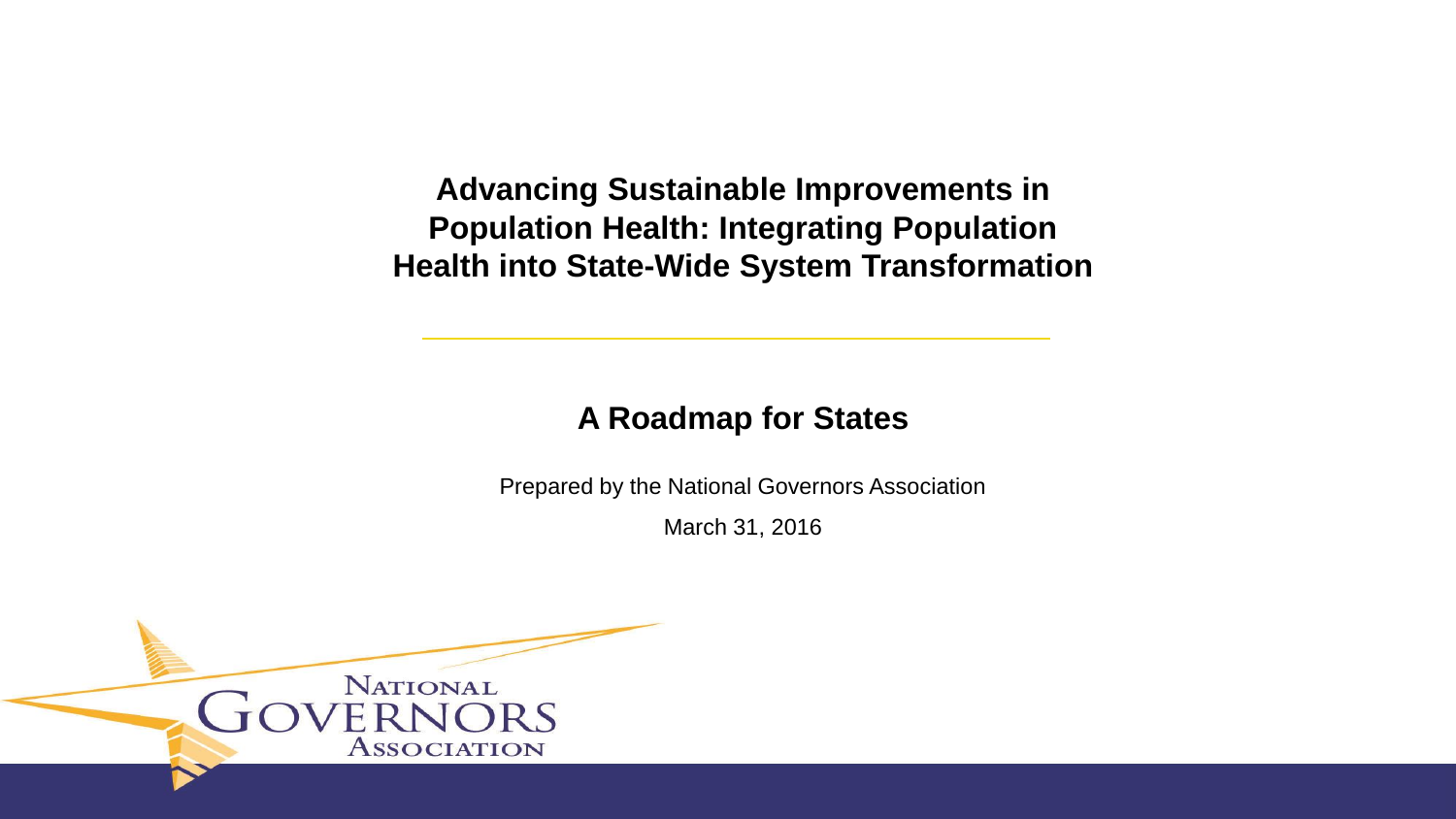### **Introduction: Purpose of the Roadmap and Population Health Definition**

#### **Purpose of the Roadmap**

This roadmap was developed, with input from national, state, and federal experts, to help state leaders integrate population health into the design and implementation of health system transformations.

States are already working to improve health, improve quality of care, and reduce costs through multiple initiatives. Some of the steps in this roadmap may overlap with efforts currently underway. The tool is designed so that a state may use all or portions of the roadmap as it applies to their unique situation. States may consider revisiting the tool as health systems evolve and new opportunities emerge. For additional information about the roadmap contact Sandra Wilkniss at [swilkniss@nga.org.](mailto:swilkniss@nga.org)

#### **Defining Population Health**

The term "population health" is used in a number of ways and a clear definition is essential to successful policy and delivery system reform efforts. For the purposes of this resource, population health is defined as the health outcomes of a group of individuals within a defined geographic area, including the distribution of such outcomes within the group. Population health outcomes are the product of many determinants of health, including medical care, public health, genetics, behaviors, social factors, and environmental factors.

The ways to achieve population health can vary. Population health strategies can include traditional clinical approaches, innovative patient-centered care, and community-wide interventions for health improvement. Experts suggest that the greatest improvements in population health can be achieved when these strategies are utilized in coordination with stakeholders and address multiple factors contributing to health, including social and environmental factors.

The following is an example of a population health approach, with a prevention focus, for a person with asthma, who lives with someone who smokes in a home with mold and ventilation problems:

### **Traditional Clinical**

- Diagnosis
- Treatment action plan
- Medication management
- Clinical guidance
- Incentivize immunizations and screenings to reduce complications

### **Patient-Centered Care**

- Home visit by community health worker
- Assess triggers and counsel patient
- Refer to community services (for example, mold removal)
- Prioritize and incentivize innovative approaches (for example - community health workers)

### **Community-Wide Health**

- Community standards on housing
- Limits to indoor/outdoor pollutants
- Reductions in smoking rates
- Channel resources to community-wide health efforts

*(Example taken from a presentation by John Auerbach, Associate Director for Policy, Centers for Disease Control and Prevention)*

# **NATIONAL GOVERNORS ASSOCIATION**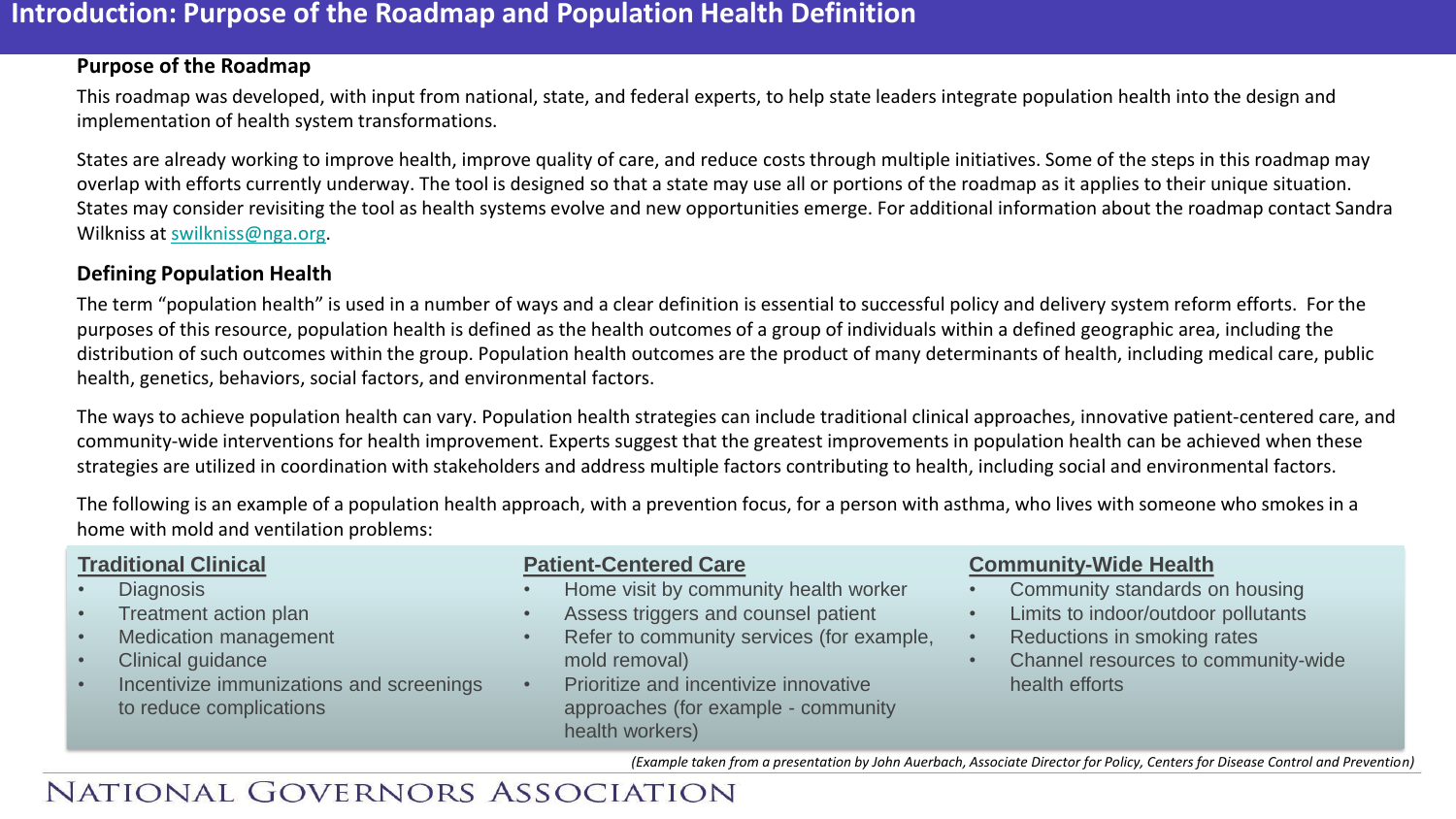**Overview: Integrating Population Health into State-Wide System Transformation**

Get Smart on Existing **Transformation** Landscape and Set Vision for Population **Health** 

Set Priorities and Lay Foundation for Integration

Execute on Priorities and Move from Health Care to Health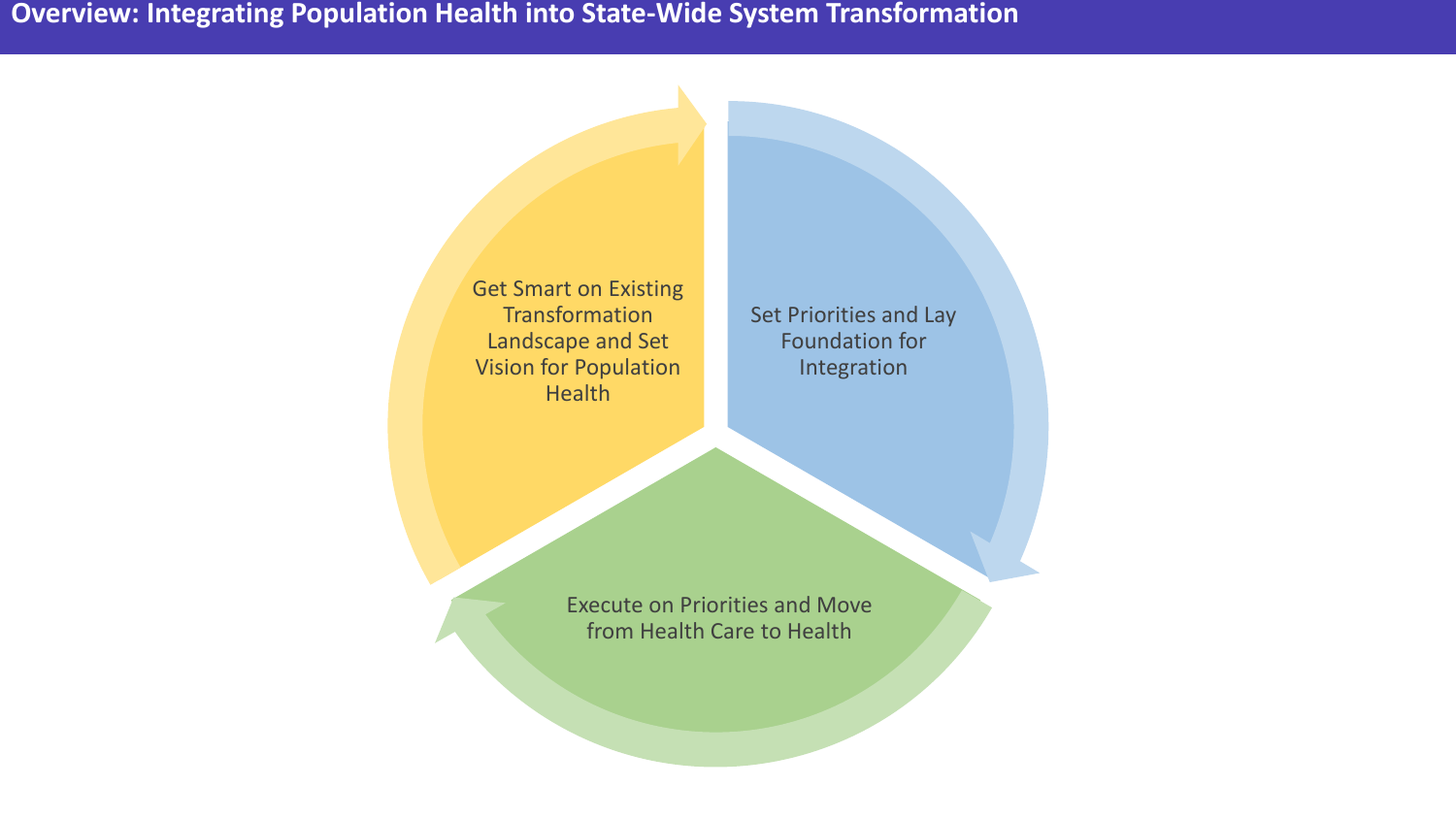| <b>Identify Transformation and</b><br><b>Financial Levers and Conduct</b><br><b>High-Level Data Scan</b><br>Take inventory of state health<br>transformation efforts, financial<br>mechanisms, high-level data<br>that present opportunities and<br>intel for integration of<br>population health approaches. | <b>Identify or Create Population</b><br><b>Health Integration Team</b><br>Designate integration team that<br>owns development and<br>execution of a strategic plan for<br>population health integration.                | <b>Ensure Key Decision Makers</b><br><b>Are Involved</b><br>Integration team identifies key<br>decision makers to review and<br>validate transformation levers<br>and provide preliminary high-<br>level priorities for integration.        | <b>Connect with Priority</b><br><b>Stakeholders and Set Vision</b><br>Integration team convenes<br>priority stakeholders to assess<br>current environment, determine<br>status of current efforts, and<br>establish a clear vision for<br>integration, considering high-<br>level priorities. | <b>Outputs:</b><br>Transformation<br>1.<br>levers identified<br>Vision for population<br>2.<br>health integration<br>established<br>Informed by<br>$\bullet$<br>current state<br>landscape |
|---------------------------------------------------------------------------------------------------------------------------------------------------------------------------------------------------------------------------------------------------------------------------------------------------------------|-------------------------------------------------------------------------------------------------------------------------------------------------------------------------------------------------------------------------|---------------------------------------------------------------------------------------------------------------------------------------------------------------------------------------------------------------------------------------------|-----------------------------------------------------------------------------------------------------------------------------------------------------------------------------------------------------------------------------------------------------------------------------------------------|--------------------------------------------------------------------------------------------------------------------------------------------------------------------------------------------|
| Identify staff to review:<br>■ State Health Improvement<br>Plan<br>$\blacksquare$ SIM <sup>+</sup> Plan<br>■ Medicaid authorities<br>■ Contracting authorities<br>■ Traditional health system                                                                                                                 | Compose, or draw from<br>existing personnel, a<br>population health integration<br>team with direct report to<br>cabinet level officials<br>(determine FTEs <sup>+</sup> needed)<br>Use inventory to inform team<br>п.  | ■ Identify and engage key<br>decision makers to:<br>- Familiarize them with<br>population health effort<br>- Obtain their high-level<br>priorities<br>■ Key decision makers may<br>include:                                                 | Hold meetings (e.g., 2-5) with<br>priority stakeholders to:<br>Determine position on<br>continuum from acute to<br>community-integrated<br>health care (Halfon 1.0,<br>$2.0, 3.0^{+}$<br>Identify major state-                                                                                | Shaped by key<br>$\bullet$<br>decision makers<br>and priority<br>stakeholders<br>Owned by<br>$\bullet$<br>population health<br>integration team                                            |
| payments<br>■ Incentive/disincentive<br>payments<br>■ Braiding/blending flexibility<br>■ Financing mechanisms<br>High-level, publically available<br>data<br>(See Appendix A for list of<br>transformation/financial levers<br>and data sources.)                                                             | composition<br>Identify team lead who is<br>engaged in state health<br>reform, and who has:<br>- Visibility over all state<br>transformation work; and<br>Ability to elevate key issues<br>to ultimate decision makers. | - SIM <sup>+</sup> Lead<br><b>Public Health Lead</b><br>- Medicaid Director<br>- Secretary of Corrections<br>- Secretary of Education<br>Secretary of Housing<br>(See Appendix A for more<br>comprehensive list of key decision<br>makers.) | specific challenges related<br>to political environment,<br>cultural competency, etc.<br>Develop a vision statement<br>to guide priority setting (1,<br>2, 5-10, and 20+ year time<br>horizons)<br>(See Appendix A for list of<br>priority stakeholders.)                                     | *See Appendix C for<br>a glossary of<br>acronyms, terms,<br>and concepts.                                                                                                                  |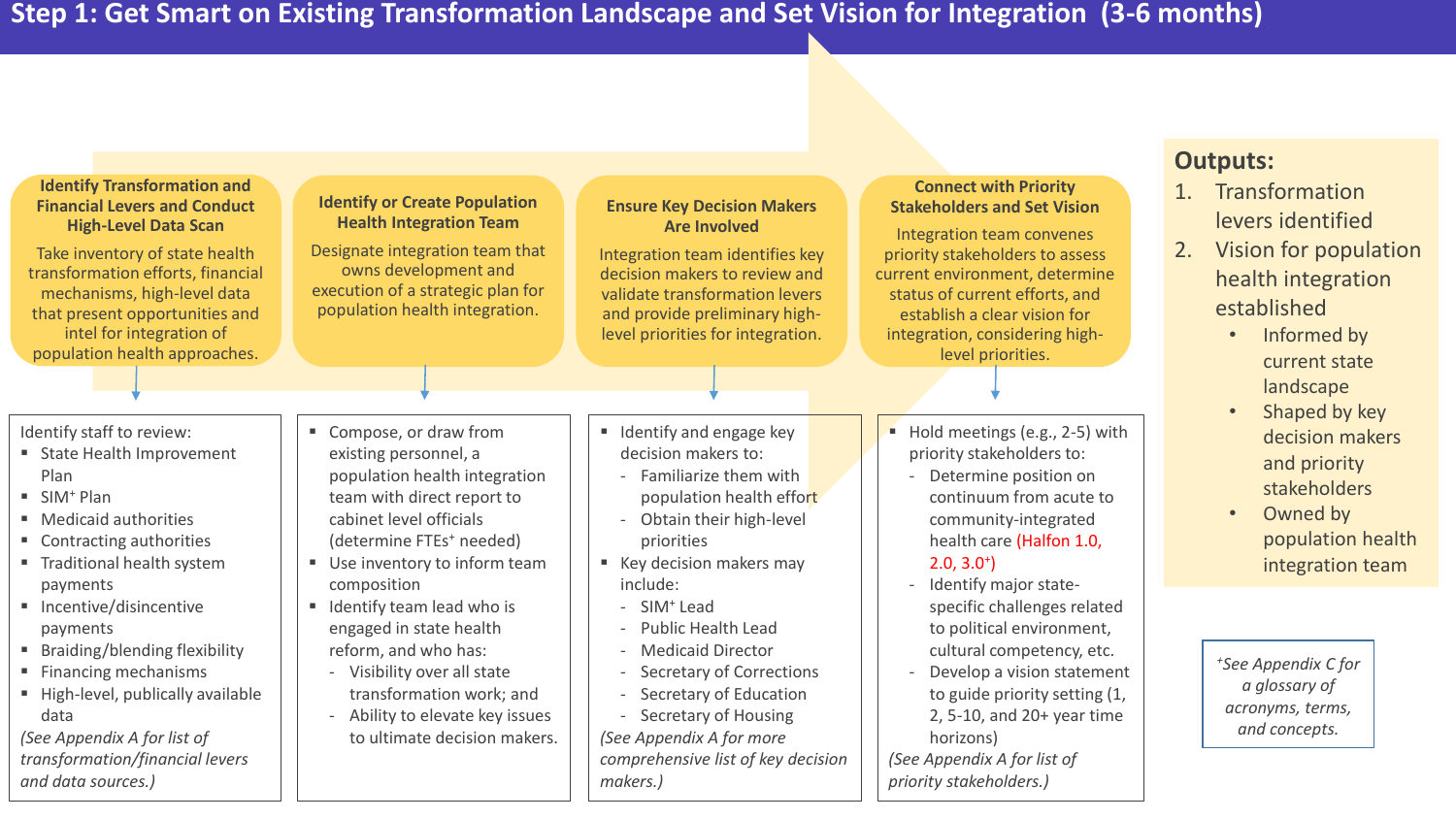Population Health Vision

Determine Priorities

Set Goals and Map Priorities to Existing **Efforts** 

Set Objectives and Identify Infrastructure Gaps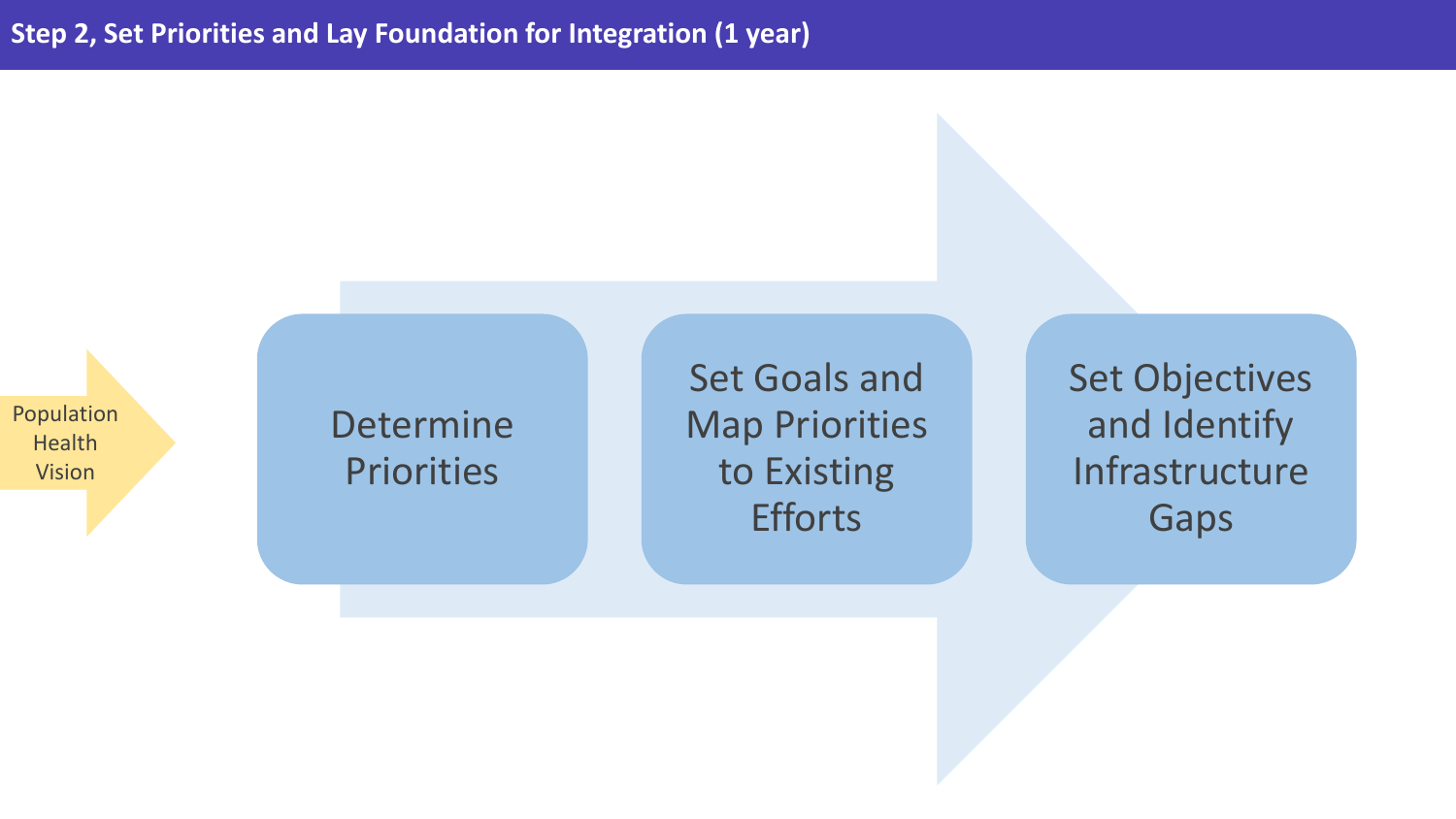|                                                                                                                            | <b>Determine Priorities</b><br>(Owner: Integration Team; Timeframe: 4 months)                                                                                                                                                                                                                                                                                                                                                                                                                                                                                                                                                                                                                                                                                                                                                                                                                                                                                   |                                                                                                                                                                                                                                                                                                                                                                                                                                                                                                                                                                                                                                                                                                                                                                                                                                                                                                                                                                                     |                                                                                                                                                                                                                                                                                                                                                                                                                                                                                                                                                                                                                                                                                                                                                                         |  |  |
|----------------------------------------------------------------------------------------------------------------------------|-----------------------------------------------------------------------------------------------------------------------------------------------------------------------------------------------------------------------------------------------------------------------------------------------------------------------------------------------------------------------------------------------------------------------------------------------------------------------------------------------------------------------------------------------------------------------------------------------------------------------------------------------------------------------------------------------------------------------------------------------------------------------------------------------------------------------------------------------------------------------------------------------------------------------------------------------------------------|-------------------------------------------------------------------------------------------------------------------------------------------------------------------------------------------------------------------------------------------------------------------------------------------------------------------------------------------------------------------------------------------------------------------------------------------------------------------------------------------------------------------------------------------------------------------------------------------------------------------------------------------------------------------------------------------------------------------------------------------------------------------------------------------------------------------------------------------------------------------------------------------------------------------------------------------------------------------------------------|-------------------------------------------------------------------------------------------------------------------------------------------------------------------------------------------------------------------------------------------------------------------------------------------------------------------------------------------------------------------------------------------------------------------------------------------------------------------------------------------------------------------------------------------------------------------------------------------------------------------------------------------------------------------------------------------------------------------------------------------------------------------------|--|--|
|                                                                                                                            | 1. Analyze data to understand specific<br>population health needs in the state<br>- Collect and analyze data (see Appendix B for types                                                                                                                                                                                                                                                                                                                                                                                                                                                                                                                                                                                                                                                                                                                                                                                                                          | <b>Set Goals and Map Priorities to Existing Efforts</b><br>(Owners: Integration + Project Teams; Timeframe: 4 months)                                                                                                                                                                                                                                                                                                                                                                                                                                                                                                                                                                                                                                                                                                                                                                                                                                                               |                                                                                                                                                                                                                                                                                                                                                                                                                                                                                                                                                                                                                                                                                                                                                                         |  |  |
|                                                                                                                            | of data)<br>- Vet data insights with key stakeholders for<br>reliability<br>- Map data insights to evidence base for viable                                                                                                                                                                                                                                                                                                                                                                                                                                                                                                                                                                                                                                                                                                                                                                                                                                     | 1. Set specific goals for each population health<br>integration priority<br>- Stratify goals by short (1-2 years), medium (3-5 years),                                                                                                                                                                                                                                                                                                                                                                                                                                                                                                                                                                                                                                                                                                                                                                                                                                              | <b>Set Objectives and Identify Barriers</b><br>and Opportunities<br>(Owners: Project Teams; Timeframe: 4 months)                                                                                                                                                                                                                                                                                                                                                                                                                                                                                                                                                                                                                                                        |  |  |
| Population<br><b>Health</b><br><b>Vision</b><br>* See Appendix C<br>for glossary of<br>acronyms,<br>terms, and<br>concepts | interventions, assess ROI <sup>+</sup> and time horizons,<br>looking at all sources<br>2. Garner priority stakeholder input on needs,<br>feasible solutions, existing initiatives<br>Hold meetings (e.g., 2-3) with priority<br>stakeholders and neutral/trusted experts to<br>interpret data insights, review evidence base,<br>and inform priorities (including frank discussion<br>on feasible solutions, existing initiatives, and<br>tradeoffs)<br>- Priority development should consider the<br>development of a balanced portfolio <sup>+</sup> that<br>includes short, medium, long-term, and legacy<br>priorities and financial levers<br>3. Set concrete priorities for population health<br>integration that allow for achievement of<br>vision, align needs and feasible solutions, and<br>build on innovations<br>Establish list of 3-5 priorities for population health<br>4. Establish a communications plan for<br>engagement around priorities | long-term (10+ years), and legacy (20+ years) scope<br>2. Determine which transformation and finance<br>effort(s)/instruments will serve as vehicles for<br>achieving those goals (SIM <sup>+</sup> , SHIP <sup>+</sup> , Medicaid, state<br>employee coverage, etc.)<br>3. Assign leadership roles and build project teams<br>around goals<br>Determine how additional work can flow through<br>current governance structures/project teams (e.g.<br>Medicaid director empowers team to change MCO <sup>+</sup><br>contract requirements)<br>Adjust project teams to meet goals and achieve cross-<br>sector/agency collaboration (include all relevant state<br>agencies and/or private sector/community partners)<br>4. Establish accountability for population health goals<br>Assign leads from project teams to meet quarterly to<br>ensure alignment across initiatives<br>Build on or establish processes for performance<br>monitoring, reporting, and quality improvement | 1. Determine objectives and assess feasibility with<br>priority stakeholders, consider the following areas:<br>- Legal/regulatory issues<br>Contracts/agreements<br>Payment and financing arrangements (considering<br>balanced portfolio <sup>+</sup> and bridge funding)<br>Quality and accountability metrics<br>Information technology<br>2. Revise objectives based on feasibility<br>3. Identify resource gaps and potential solutions in<br>the following areas:<br>- Workforce<br>- Information technology/data exchange<br>- Measurement and evaluation<br>4. Identify missing links across sectors, government<br>(state, county, local), and community<br>Assess need for new linkages based on objectives<br>and gaps (e.g., state government and community |  |  |
|                                                                                                                            | - Build from or align as appropriate with existing<br>communications strategies                                                                                                                                                                                                                                                                                                                                                                                                                                                                                                                                                                                                                                                                                                                                                                                                                                                                                 | 5. Partner with key stakeholders<br>Share common goals publicly to develop buy-in and<br>establish collective accountability                                                                                                                                                                                                                                                                                                                                                                                                                                                                                                                                                                                                                                                                                                                                                                                                                                                        | integrator)<br>Identify barriers to collaboration (cultural,<br>infrastructure, resources)                                                                                                                                                                                                                                                                                                                                                                                                                                                                                                                                                                                                                                                                              |  |  |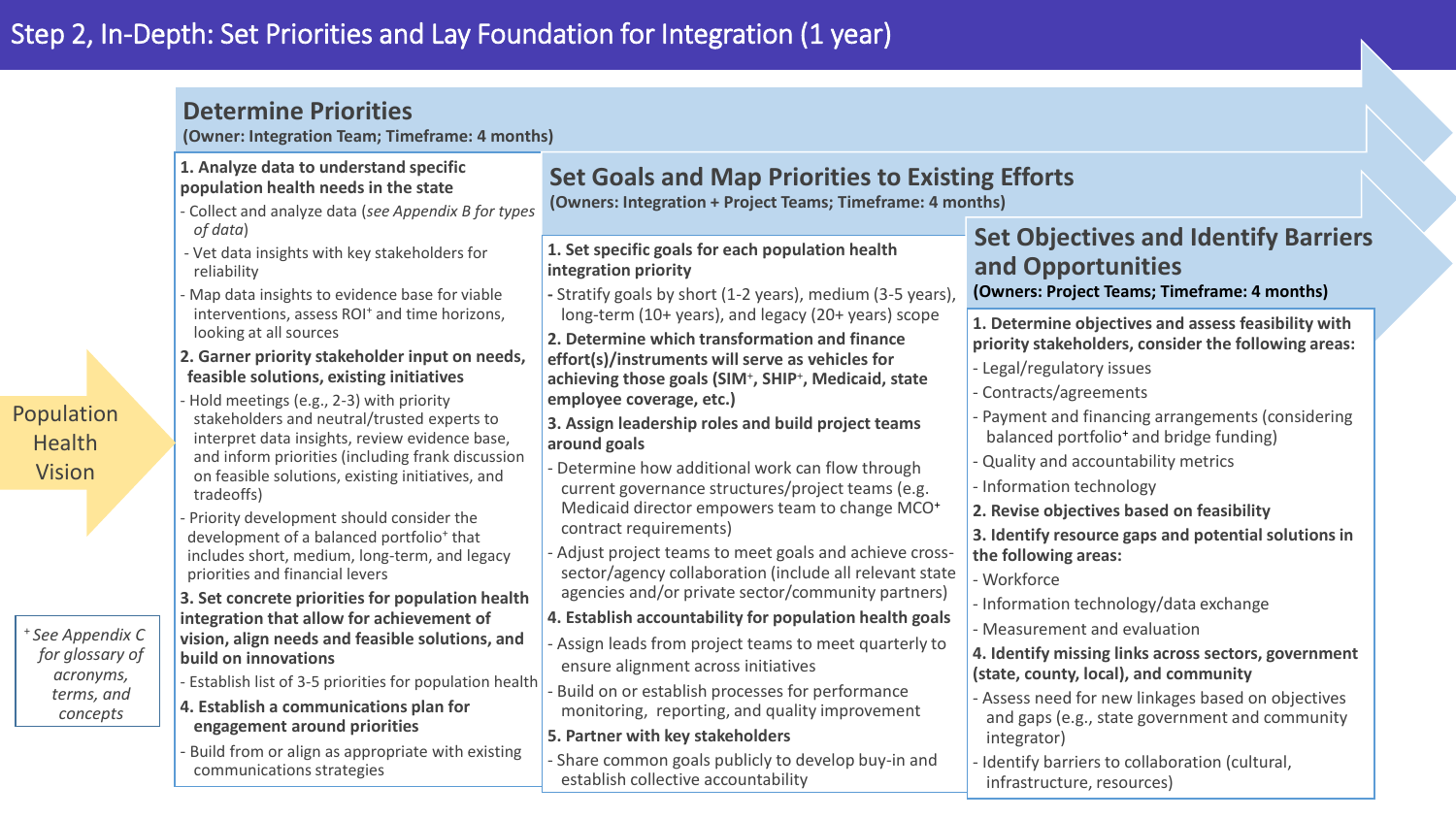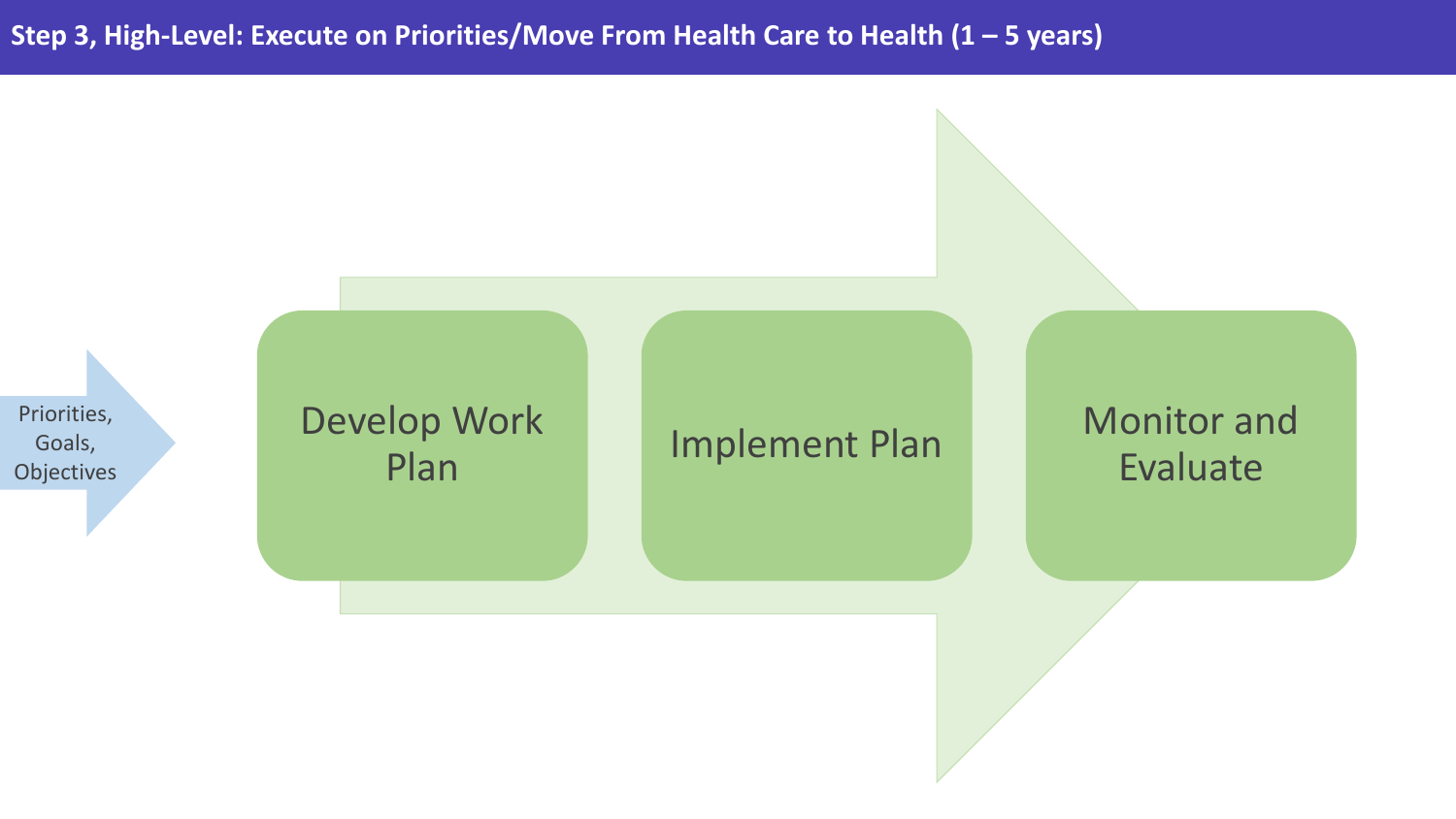#### **Develop Work Plan**

**(Owners: Project Teams; Timeframe: 3 months)**

#### **1. Develop a work plan or identify an existing vehicle (e.g. SHIP**<sup>+</sup> **and PHIP**<sup>+</sup> **) from which an actionable work plan can be developed to achieve defined objectives. The plan could include:**

- The specific interventions that will be pursued
- Payment and financing strategy, with special consideration for:
	- Inclusion of at least one rapid ROI<sup>+</sup> element and the analysis of potential medium to long term investments (considering balanced portfolio<sup>+</sup>)
	- Identification of payment streams that yield little value/ reallocation of resources to evidence-based programs
- Solutions to address critical resource gaps (workforce, IT<sup>+</sup>, evaluation)
- Ongoing stakeholder collaboration process across state agencies and public and private sectors
- A communications plan
- Clear action steps that drive toward stated objectives, such as:
	- Obtain legal/regulatory approvals (waiver, SPA<sup>+</sup>, legislative, regulatory)
	- Build infrastructure to support collection and monitoring of quality/shared (or complementary) accountability metrics
	- Negotiate contracts
	- Institute new training program to accommodate shifts in workforce

#### **Continuously Monitor and Evaluate\* (Owners: Integration + Project Teams; Timeframe: 1-5 years)**

- **1. Implement rapid cycle performance monitoring, reporting, and quality improvement strategies**
- Meet regularly (e.g., quarterly) to report on activities and ensure alignment - Connect monitoring, reporting, quality improvement strategies to existing framework (e.g. dashboards, assessments, other reporting requirements)
- **2.Make programmatic adjustments based on evaluation**

**Implement Plan (1-5 years)**

Implement

 $\overline{15}$ 

veal

 $\mathbf{r}$  $\overline{\mathbf{u}}$  $\blacksquare$  $\overline{P}$ 

- Create a clear set of criteria for program adjustment, such as:
	- Are proxy measures/objectives/quality and accountability metrics being met?
	- Are there emerging best practices that should be incorporated into objectives and work plans?
	- Is the workload manageable and sustainable?
- **3. Consider scalability and spread of projects as core component of review process**
- Example: Citywide asthma management pilot program demonstrates a 30% reduction in ED<sup>+</sup> visits for the intervention population and has a 2:1 ROI<sup>+</sup>
	- Expand pilot program to all urban areas and consider adaptations to implement a similar pilot in a rural area

*\*Monitoring and evaluation should take place continuously over the course of implementation.*

Priorities, Goals, **Objectives** 

> *<sup>+</sup>See Appendix C for a glossary of acronyms, terms, and concepts.*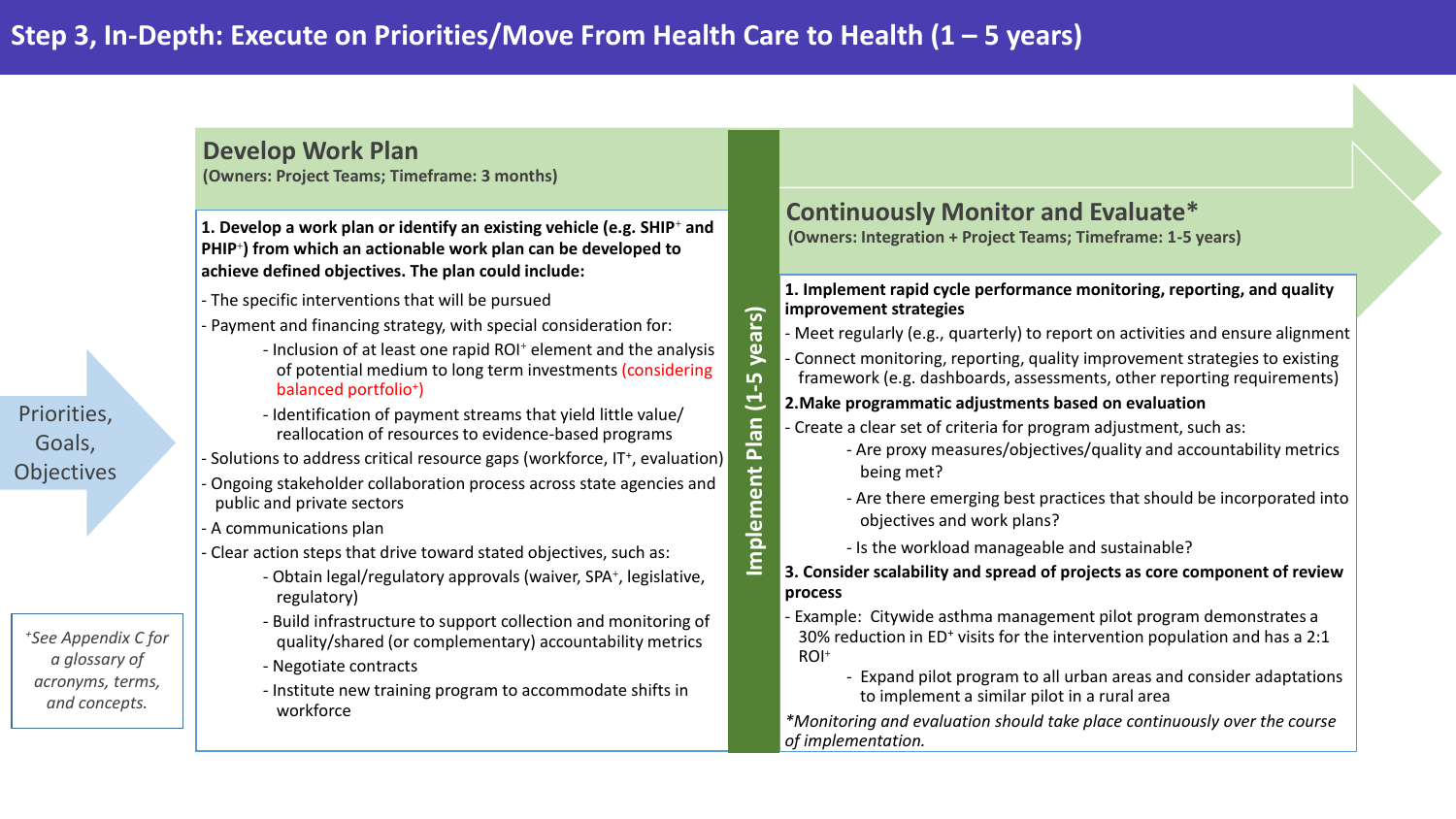### **Examples of Possible Work Plan Deliverables Across Various Stages of State Transformation: Early Stage**

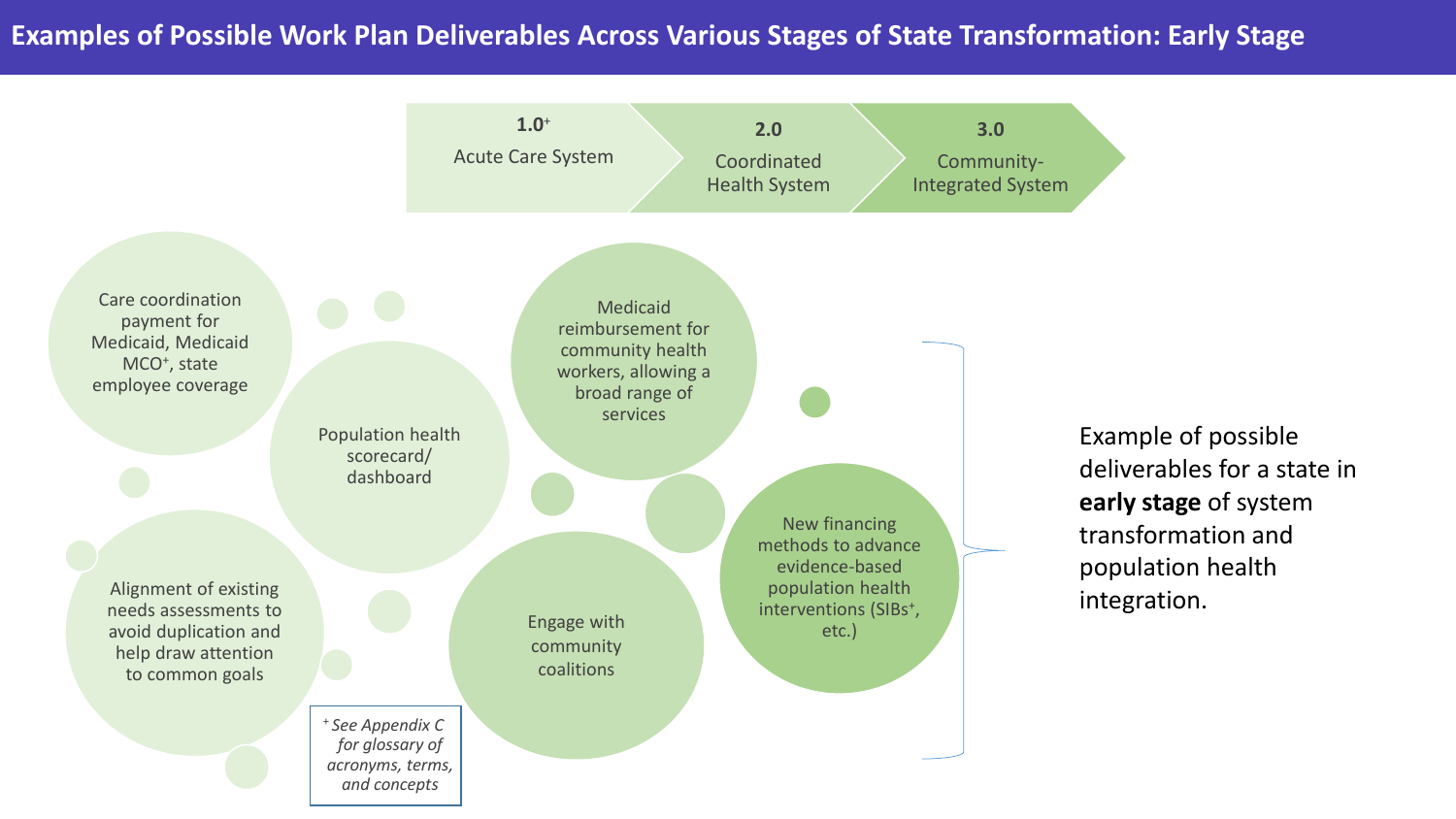### **Examples of Possible Work Plan Deliverables Across Various Stages of State Transformation: Intermediate Stage**



Incorporation of population health data in sharing and interoperability efforts (e.g. HIE<sup>+</sup>) Incorporation of population health measures\* in Medicaid, MCO<sup>+</sup> contracts, and state employee plan contracts Common accountability metrics across sectors (e.g., education, health, and housing) used to inform policy priorities and resource allocation Build payment mechanisms into risk-based contracts with providers to incentivize inclusion of community-level population health measures (e.g. obesity) Coordinate nonprofit hospital needs assessments and other needs assessments (e.g. transportation and housing) to guide uniform approach to community need <sup>+</sup>*See Appendix C for glossary of* 

Example of possible deliverables for a state in **intermediate stage** of system transformation and population health integration.

*\*See Appendix B for examples of population health measures* *acronyms, terms, and concepts*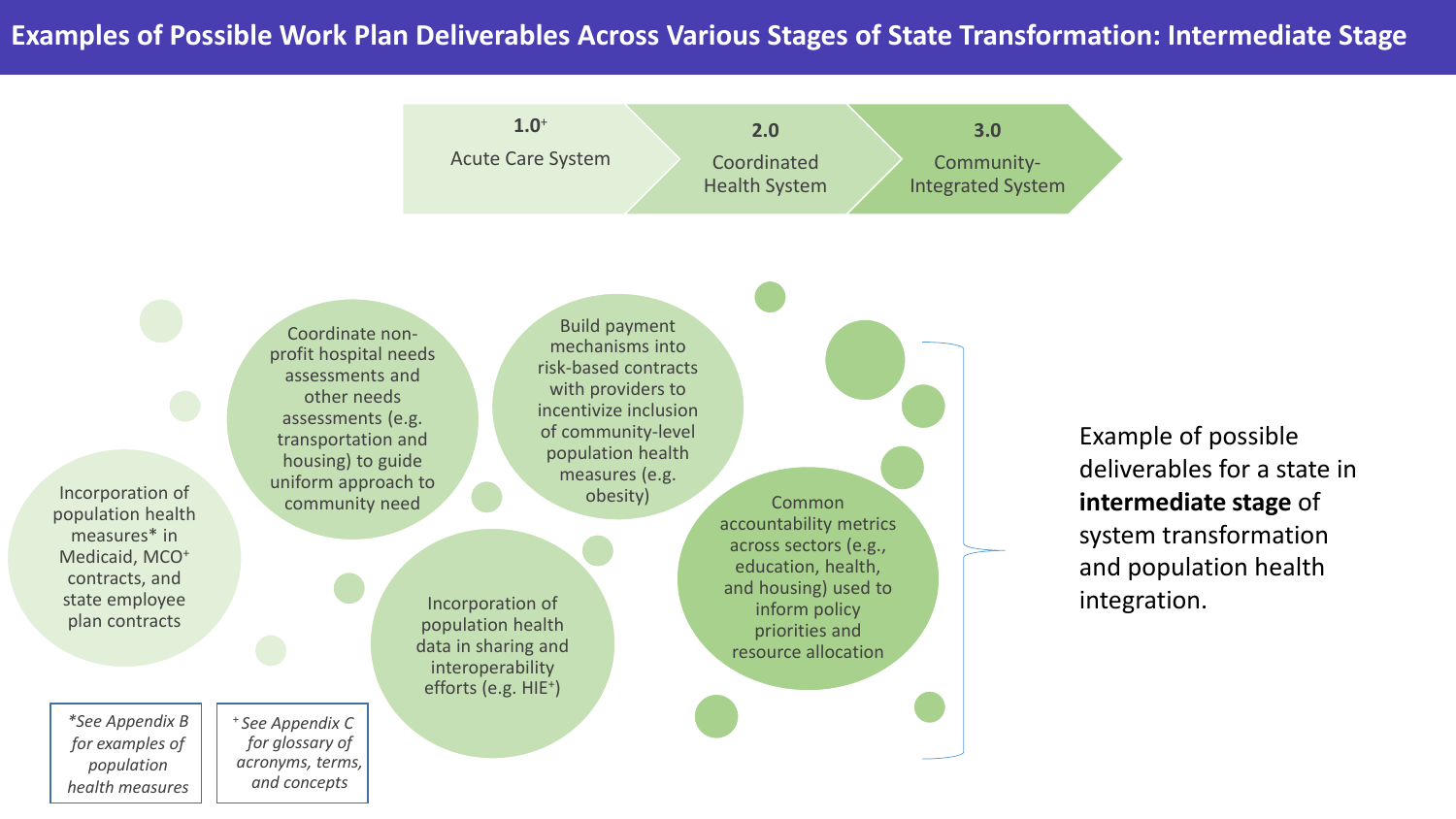### **Examples of Possible Work Plan Deliverables Across Various Stages of State Transformation: Late Stage**

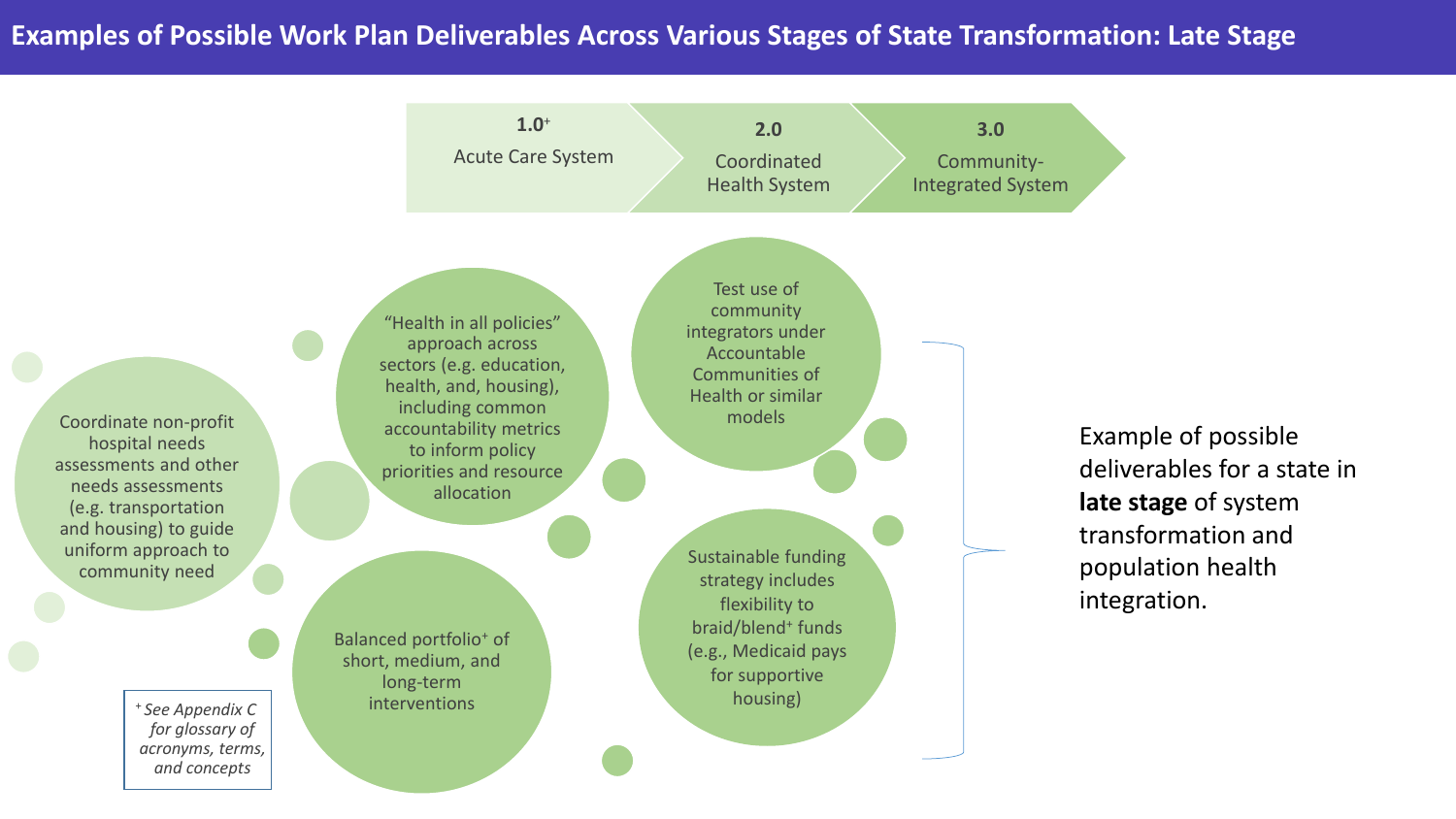# **Appendix A**

- **1. Transformation and Financial Levers**.
	- *Medicaid authorities.* Section 1115 Demonstrations (including Delivery System Reform Incentive Payment), Section 1915(a) Voluntary Managed Care, Section 1915(b) Mandatory Managed Care, Section 1915(c) Home and Community Based Services (HCBS), Section 1915(i) HCBS State Plan Option, Section 1915(j) Self Directed Personal Assistance Services, Section 1915(k) Community First Choice, Section 1932(a) State Plan Amendment, Section 1937 Benchmark/ Benchmark-Equivalent Benefit Plans, Section 2703/1945 Health Home State Plan Option.
	- *Contracting.* Medicaid, state employee plan, other payers.
	- *Traditional health system payments.* Fee-for-Service (FFS), bundled payments, partial capitation, full capitation, global payments.
	- *Incentive/disincentive payments.* Pay-for-Performance (P4P), Value-Based Purchasing (VBP), shared savings/risk.
	- *Financing mechanisms.* State general revenue/dedicated state pools, federal waivers and state plan options (Designated State Health Programs, Delivery System Reform Incentive Payment, Intergovernmental Transfers, Certified Public Expenditures), provider taxes, administrative claiming, grants, community benefit, Community Development Financial Institutions (CDFI), Pay for Success (PFS)/Social Impact bonds (SIB).
	- *State/regional planning.* Economic development, housing, transportation, zoning.
- **2. High-level, publically available data**. Health Indicators Warehouse (CDC), Healthy People 2020/DATA2020 (ODPHP), America's Health Rankings (UnitedHealth), County Health Rankings & Roadmaps (RWJF).
- **3. Key Decision Makers**. Governor's Health Policy Advisor, Insurance Commissioner, Medicaid Director, Public Health/SHIP Lead, Secretary of Administration/Lead for Employee Benefits, Secretary of Corrections, Secretary of Economic and Community Development, Secretary of Education, Secretary of Health, Secretary of Housing, Secretary of Human/Social Services, Secretary of Transportation, SIM Lead, State Lead for American Indian Services, Tribes.
- **4. Priority Stakeholders**. Key decision makers (see above), consumers, federal government, county and local government, commercial payers, providers, business community/private entities.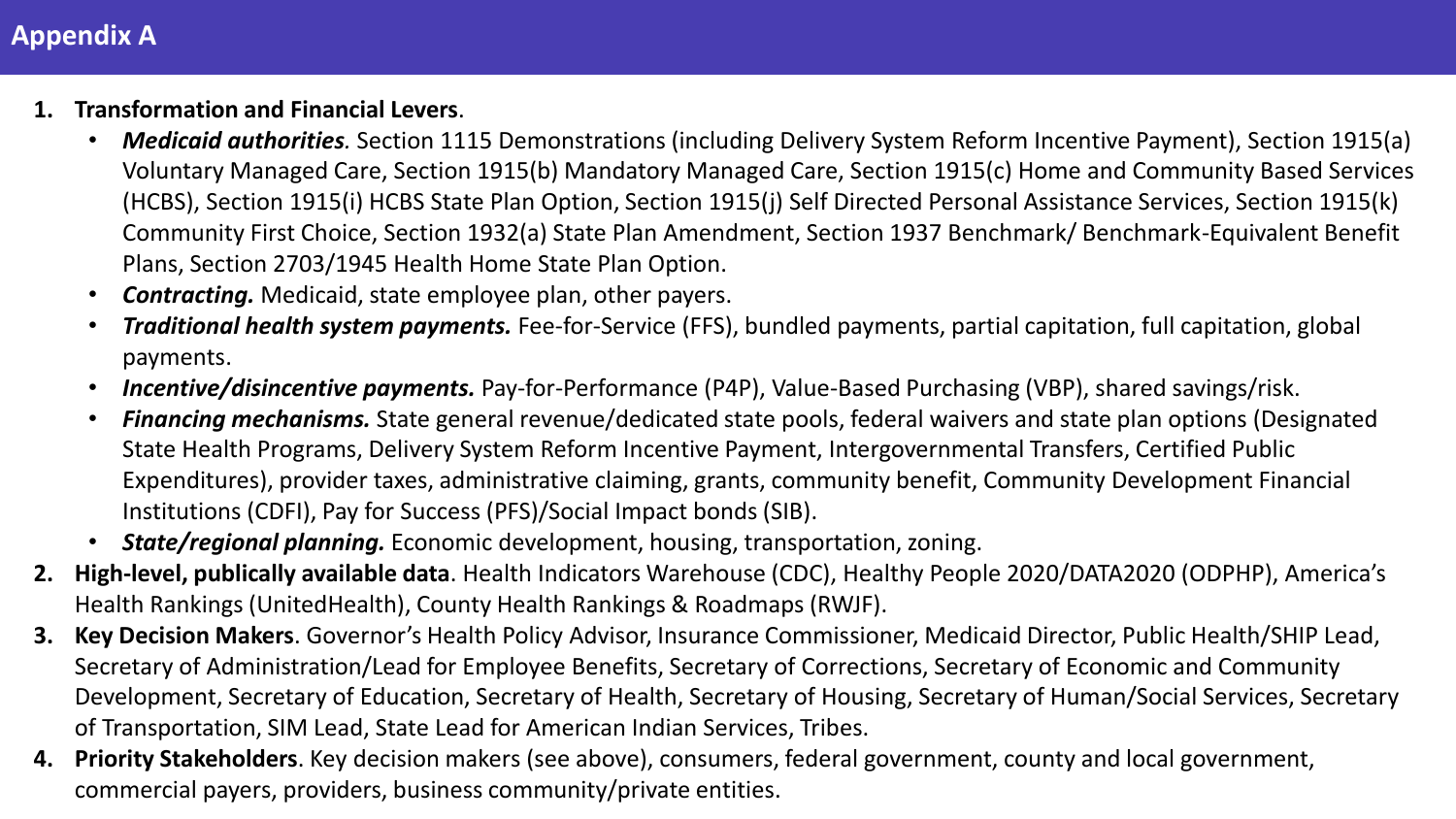## **Appendix B**

- **1. Types of data**. The following are examples of the key data sources your state may consider reviewing in order to determine priorities for population health integration.
	- *Claims data (medical and behavioral health).* Medicaid claims data, Medicare claims data, state employee claims data, allpayer claims data.
	- *Needs assessments.* Community development needs assessments, hospital community health needs assessments, local health departments' community health assessments, transportation needs assessments.
	- *National-level data sources.* Chronic Conditions Data Warehouse (CMS), Medical Expenditure Panel Survey (AHRQ), VitalStats (CDC).
	- *State-level data sources.* Behavioral Risk Factor Surveillance System (CDC), CDC Sortable Stats, Scorecard on State Health System Performance (Commonwealth Fund), Trust for America's Health State Data, State Health Facts (Kaiser Family Foundation), State Snapshots (AHRQ).
	- *County- and local-level data sources.* Area Resource File (HRSA), Community Health Needs Assessment (IP3), Community Health Status Indicators (CDC), Consolidated Planning Data (HUD), County Health Calculator (Virginia Commonwealth University), SMART: BRFSS City and County Data (CDC), County Health Rankings (RWJF), Homeless Management Information Systems (HUD), electronic medical and behavioral health records.
- **2. Population health measures**. The following are population health measures your state may consider incorporating into Medicaid, MCO contracts, and state employee plan contracts.
	- High school graduation rates, childhood poverty rates, air quality index, community walkability, access to healthy foods, childhood immunization rates (Institute of Medicine, *Vital Signs: Core Metrics for Health and Health Care Progress*)

Please consult the following resources for a robust list of data sources: *Partners in Information Access for the Public Health Workforce http://phpartners.org/health stats.html;* U.S. Department of Housing and Urban Development [http://data.hud.gov/data\\_sets.html.](http://data.hud.gov/data_sets.html)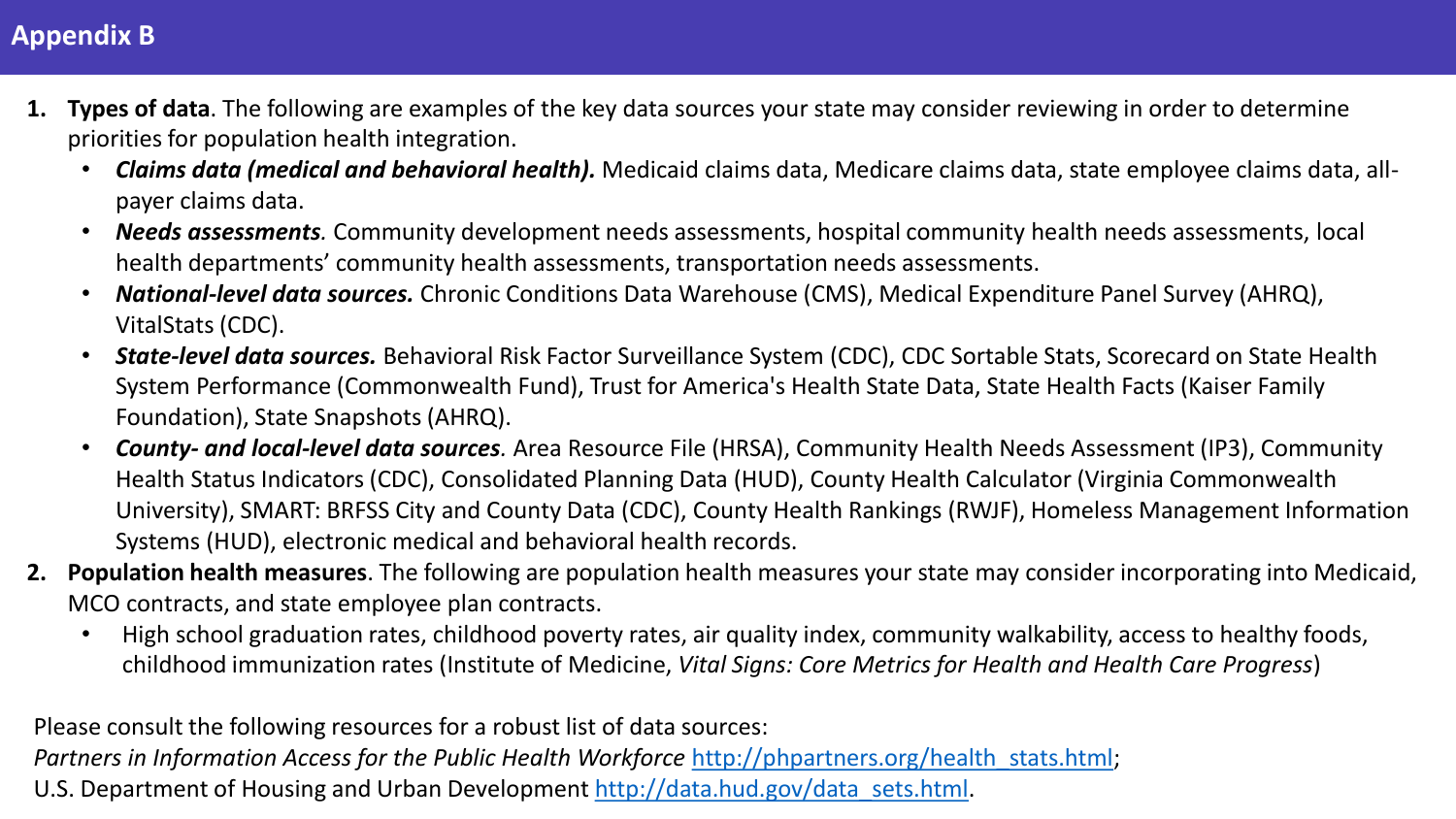# **Appendix C**

### **Glossary – Acronyms, Terms, and Concepts**

- **Balanced Portfolio**: A portfolio of interventions that is balanced in terms of time frames, investment risk, and scale of return as [described by Jim Hester, et al in: Towards Sustainable Improvements in Population Health: Overview of Community Integration](http://www.cdc.gov/policy/docs/financepaper.pdf)  Structures and Emerging Innovations in Financing, CDC Health Policy Series, No. 2 published in 2015.
- **Blended Funding**: Blending funding involves combining multiple funding streams into one "pot" to pay for a single initiative or program. When funds are blended there is no need to track which funding stream paid for exactly which expense.
- **Braided Funding**: Braided funding involves multiple funding streams utilized to pay for single initiative or program. When funds are braided they are never fully combined (as opposed to blended funds) and therefore require careful accounting of how each funding stream is spent in order to report to funders.
- **ED**: Emergency Department
- **FTE**: Full-Time Equivalent Employee
- **Halfon 1.0, 2.0, 3.0**: The three-stage evolution of the health care delivery system developed by Neal Halfon, et al and published in *Health Affairs* in November 2014: [Applying A 3.0 Transformation Framework To Guide Large-Scale Health System Reform.](http://content.healthaffairs.org/content/33/11/2003.full)
- **HIE**: Health Information Exchange
- **IT**: Information Technology
- **MCO**: Managed Care Organization
- **PHIP**: Population Health Improvement Plan
- **ROI**: Return on Investment
- **SHIP**: State Health Improvement Plan
- **SIB**: Social Impact Bond
- **SIM**: State Innovation Model
- **SPA**: State Plan Amendment